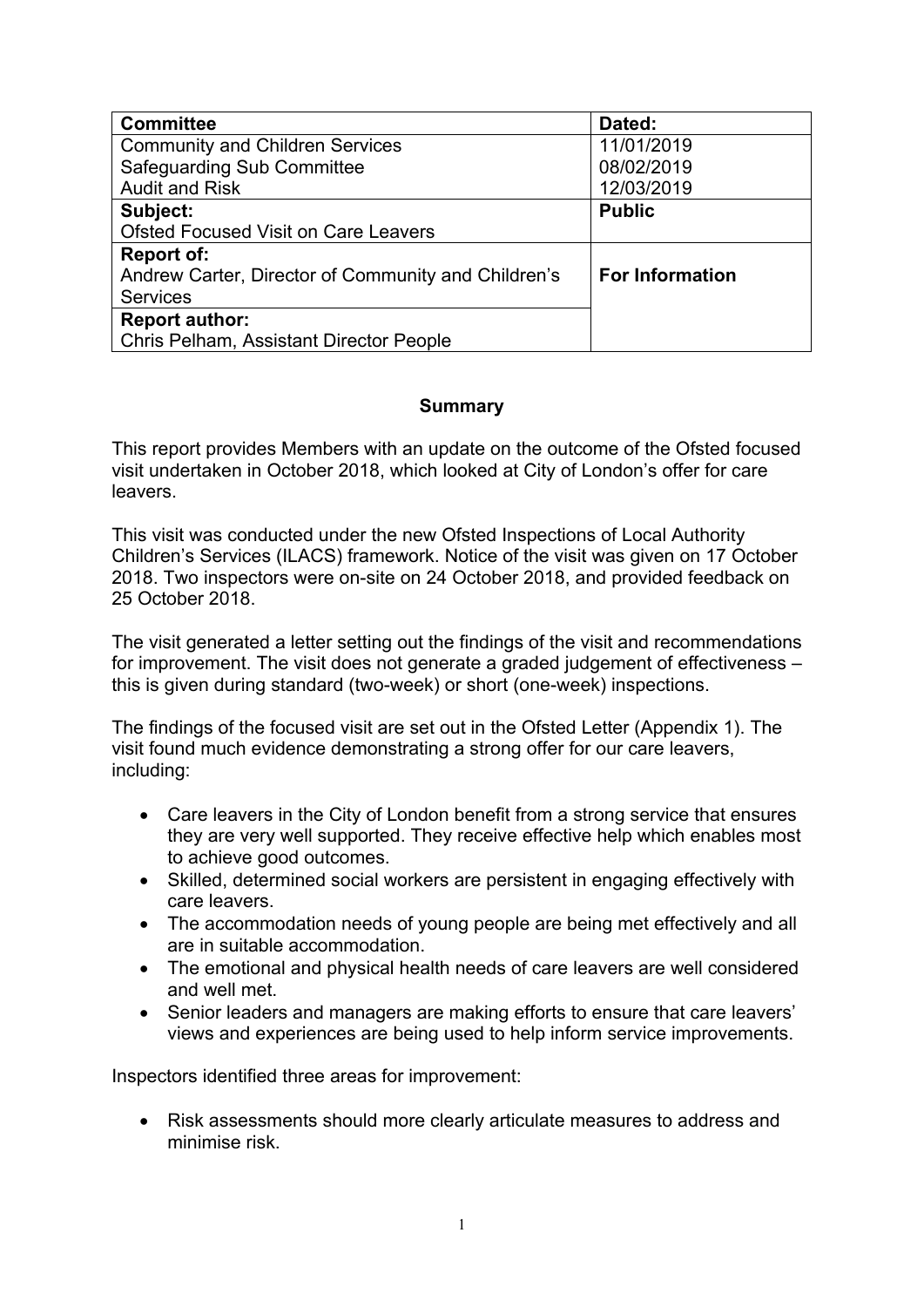- The demonstration of young people's involvement in preparing their pathway plans should be more explicit and consistent.
- Social workers should receive consistently reflective, analytical supervision and clear management oversight.

There were no priority actions identified.

These findings have been built into our Service Improvement Plan. One key area of work that addresses the improvement recommendations involves the Children's Social Care workforce engaging in a system-wide development programme with the College of Social Work Systemic Practice. This issue was already in development prior to the focused visit. This 12-month programme will commence in April 2019. It will involve all qualified social workers up to assistant director level who are engaged in theory and practice-based learning that supports the implementation of the systemic model of social work practice in the City of London. This, in turn, will assist in further improving the quality of assessment, supervision and recording.

## **Recommendation**

Members are asked to:

• Note the report.

## **Main Report**

## **Background**

- 1. In 2018, Ofsted introduced a new ILACS framework. This replaced the previous Single Inspection Framework and introduced a risk-based approach to determine the type and frequency of inspections that local authorities would receive.
- 2. This framework includes:
	- local authorities sharing an annual self-evaluation of the quality and impact of social work practice with Ofsted
	- an annual engagement meeting between Ofsted regional representatives and the local authority to review the self-evaluation and to reflect on what is happening in the local authority
	- Ofsted analysing their local authority intelligence system which compiles data and information into a single record
	- undertaking focused visits that look at a specific area of service or cohort of children
	- undertaking standard inspections (usually for local authorities judged 'requires improvement to be good') and short inspections (for local authorities judged 'good' or 'outstanding')
	- joint targeted area inspections carried out by Ofsted, Care Quality Commission, and Her Majesty's Inspectorate of Constabulary.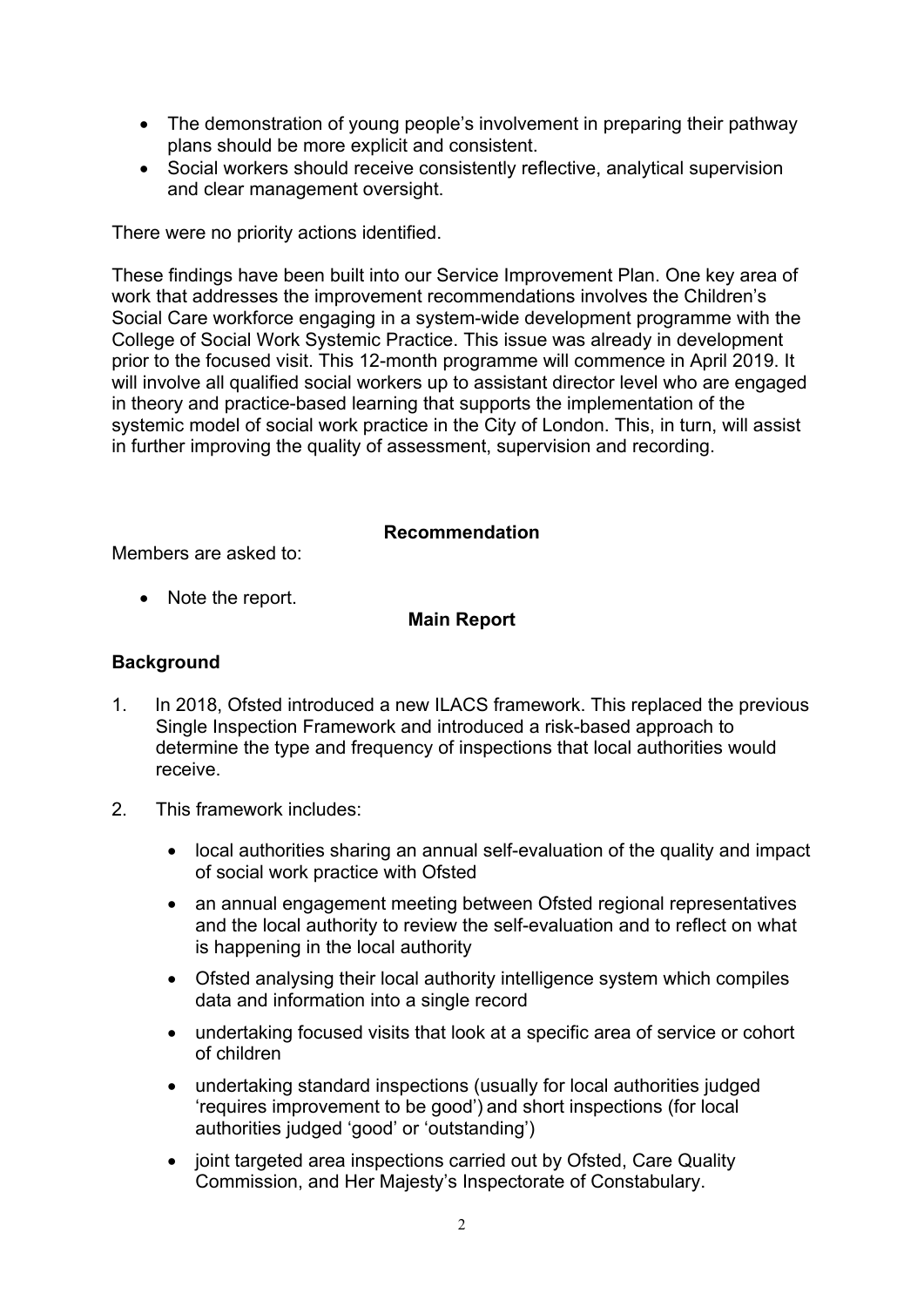- 3. Focused visits evaluate an aspect of service, a theme or the experiences of a cohort of children – in this case care leavers. The visits happen between standard and short inspections. Following five days' notice, two inspectors are on-site for up to two days in one week. Focused visits include some or all of the same inspection activity as a standard or short inspection.
- 4. Each focused visit will cover part of the scope of standard and short inspections. Leadership is a feature of all focused visits, principally through the lens of the impact of leaders on practice with children and families.
- 5. In carrying out a focused visit on care leavers, Ofsted inspected:
	- looked-after children aged 16 and 17
	- care leavers aged 18 to 25
	- accommodation
	- employment, education and training
	- transition to adulthood
	- staying close and in touch.
- 6. During the focused visit, inspectors evaluate the effectiveness of:
	- performance management
	- management oversight
	- supervision
	- quality assurance
	- continuous professional development of the workforce.
- 7. Inspectors do not make graded judgements at the outcome of a focused visit. Nor will they indicate what the grade may have been if the visit had been a short or standard inspection. The outcome will include findings about strengths and areas for improvement, reported in a published letter (see Appendix 1).
- 8. Where inspectors find serious weaknesses, they will identify areas for priority action. An area for priority action is either:
	- an area of serious weakness that is placing children at risk of inadequate protection and significant harm; or
	- unnecessary delay in identifying permanent solutions for children in care that results in their welfare not being safeguarded and promoted.
- 9. Priority actions may result from particular or localised failings to protect or care for children, as well as from systemic failures or deficits.
- 10. Inspectors will use findings from focused visits when planning their next short or standard inspection. The evidence from a focused visit will not be used as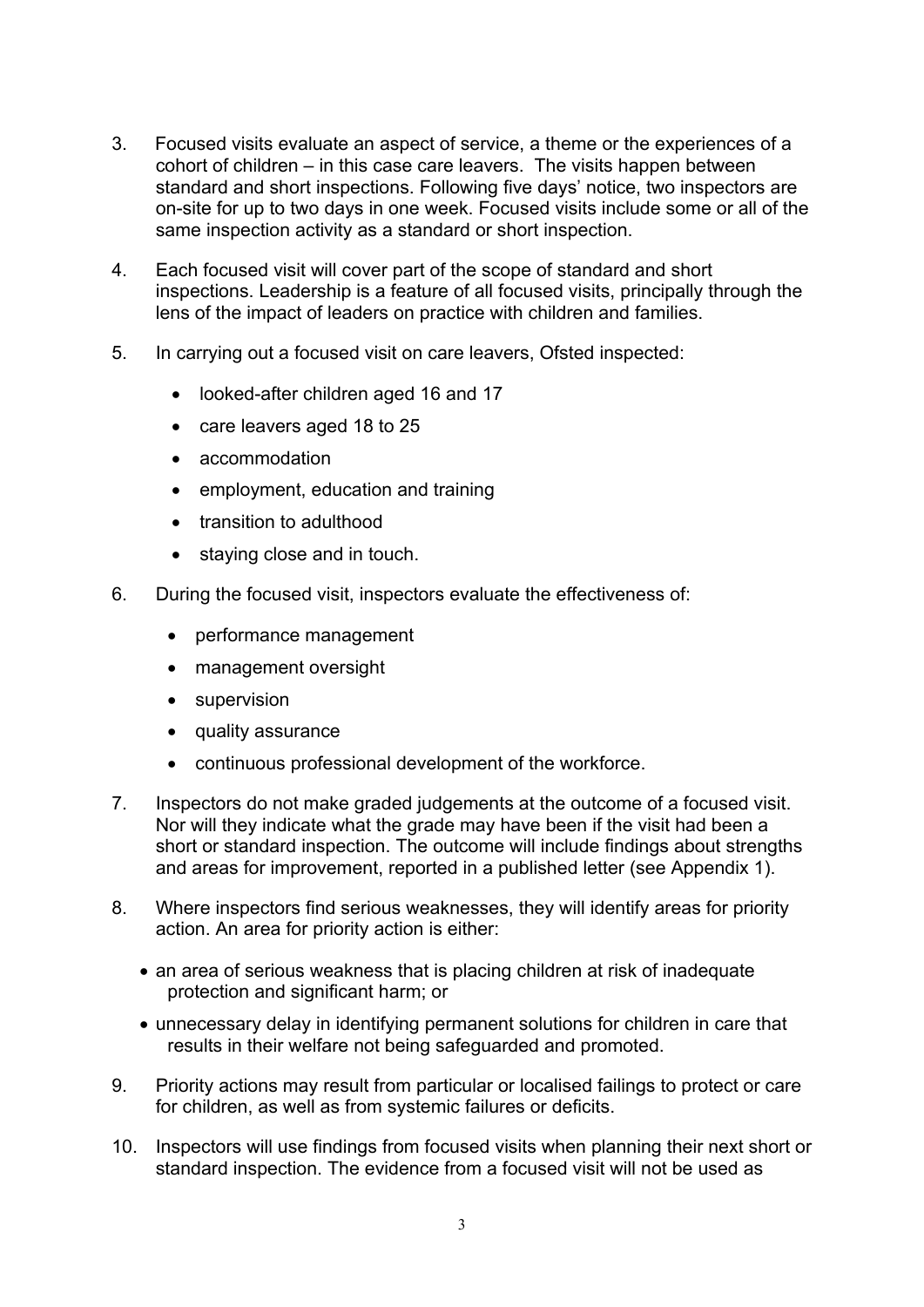primary evidence but may enable inspectors to target their evidence gathering more effectively.

# **Current Position**

- 11. In September 2018, Ofsted held the annual engagement meeting with the Director of Community and Children's Services, the Independent Chair of the City and Hackney Safeguarding Children Board and senior managers from Community and Children's Services. This meeting noted that City of London had a good self-evaluation that was clear and well evidenced.
- 12. On 17 October 2018, City of London received notice of a focused visit in respect of care leavers. The visit took place on 24 October 2018, with feedback on 25 October 2018.
- 13. The focused visit involved meeting with social workers, partners, young people, managers and the Chairman of Community and Children's Services in their capacity as Lead Member for Children's Services.
- 14. The findings from the visit are detailed in the letter at Appendix 1. The letter highlighted the following good practice areas:
	- Care leavers in the City of London benefit from a strong service that ensures that they are very well supported. They receive effective help which enables most to achieve good outcomes. There is a determined and appropriately ambitious political and corporate focus to sustain and improve outcomes for care leavers. The service knows itself well and is aware of areas where further improvement is required.
	- Skilled, determined social workers are persistent in engaging effectively with care leavers. All care leavers are in suitable, safe accommodation and 'staying put' arrangements are actively promoted. There is a strong and consistent determination to ensure that care leavers access education, employment and training. Care leavers receive effective help in developing the necessary skills to live independently.
	- Social workers are consistently tenacious in their efforts to stay in touch with young people who leave care. The local authority has meaningful contact with all its care leavers. Young people who had been spoken to by inspectors reported that they felt safe where they lived.
	- The accommodation needs of young people are being met effectively and all are in suitable accommodation. The different levels of support needed by young people are well understood, including the need for staying put arrangements where this is indicated by the level of need.
	- Care leavers who are unaccompanied asylum seekers or refugees receive good support from their social workers. This includes help with understanding how to progress their application to stay in the UK.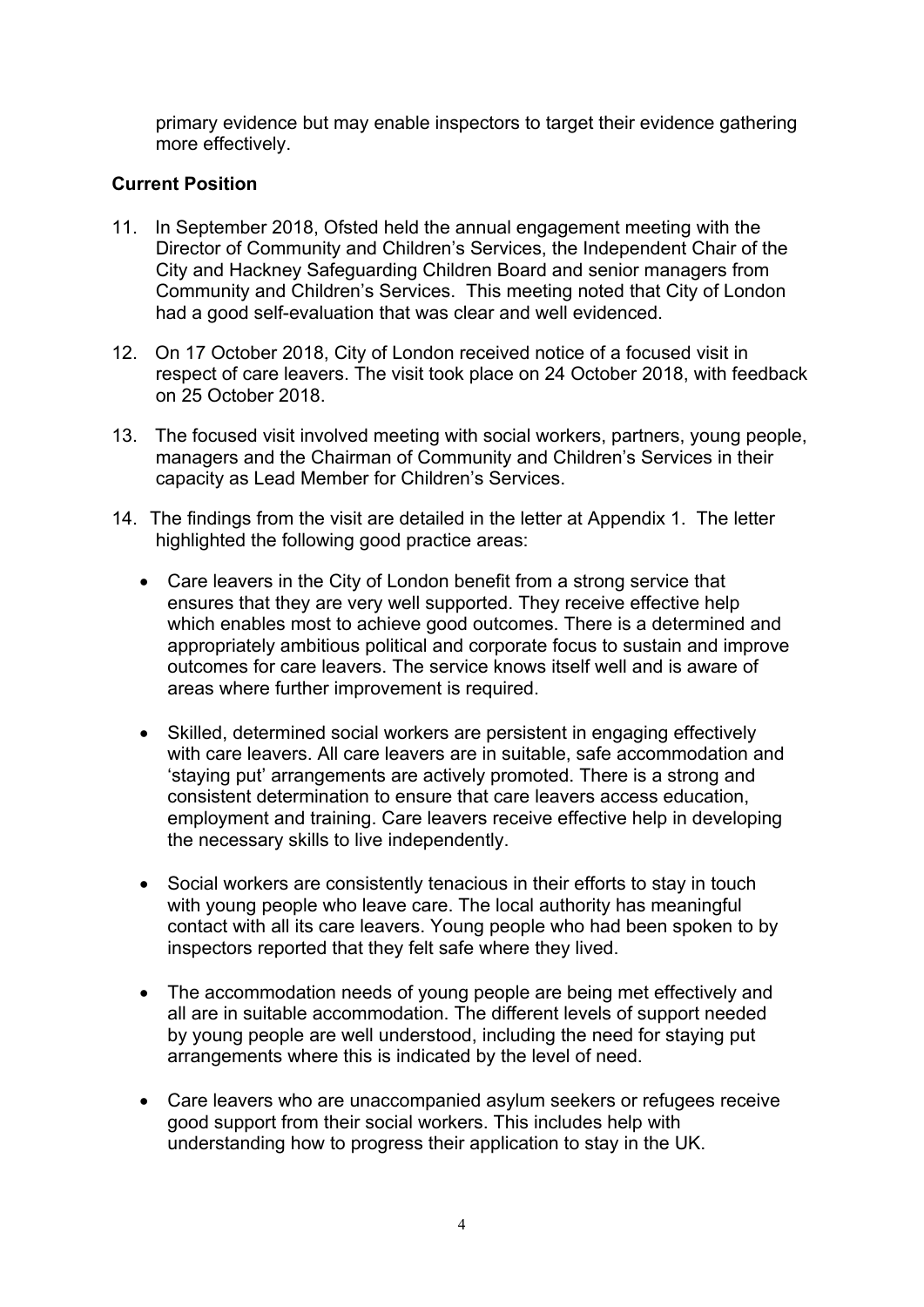- The emotional and physical health needs of care leavers are well considered and well met. Health assessments are conducted regularly and are of good quality. Care leavers consistently receive their health histories in a written form and meet with the designated nurse for children in care.
- The Independent Reviewing Officer is effective in improving planning for young people aged between 16 and 17 years.
- Senior leaders and managers are making efforts to ensure that care leavers' views and experiences are being used to help inform service improvements.
- 15. The report also identified areas for further development:
	- Risk assessments to more clearly articulate measures to address and minimise risk.
	- More explicit and consistent demonstration of young people's involvement in preparing their pathway plans.
	- Supervision of social workers to consistently demonstrate reflective, analytical supervision and clear management oversight.
	- 16.These development areas have been built into the Service Improvement Plan to ensure that sustained practice improvement is evident. This will be subject to review by the Service Improvement Board and the Safeguarding Sub Committee.
	- 17.System-wide training will be undertaken from April 2019 with all qualified social workers, practice managers and leaders engaged in systemic social work training. This will support improvement in the quality of supervision and case oversight.

## **Corporate Plan**

18.The provision of services for care leavers sits within the Corporate Plan priorities of 'People are safe and feel safe'; 'People enjoy good health and wellbeing'; and 'People have equal opportunities to enrich their lives and reach their full potential'.

## **Conclusion**

19.This report provides Members with the details of the outcome of the Ofsted focused visit inspection of care leavers services in October 2018.